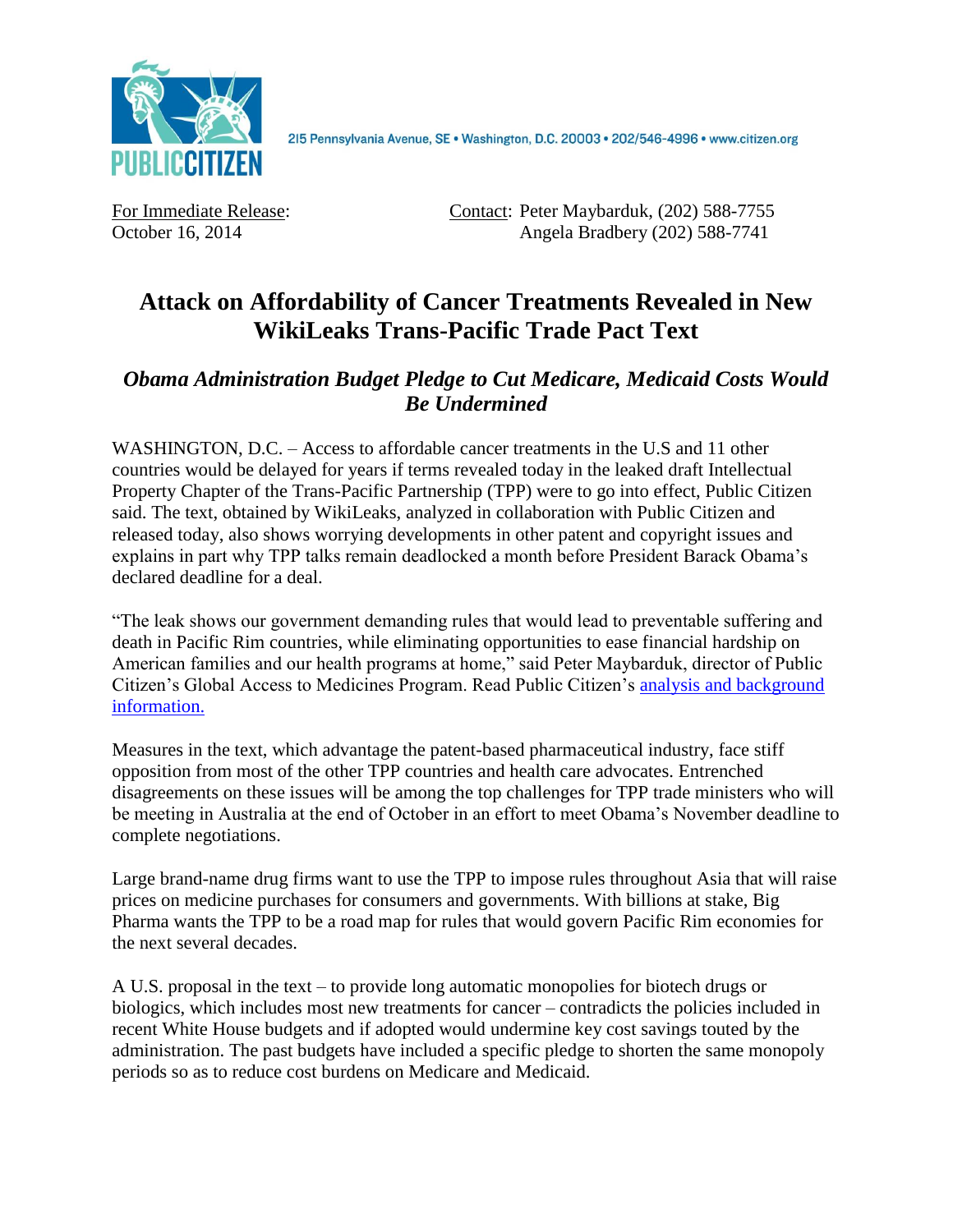If the TPP is ratified with this U.S.-proposed provision included, Congress would be unable to reduce monopoly periods without risking significant penalties and investor-state arbitration.

"The White House undermines its pledge to cut drug costs with the harmful position it is taking in these secretive negotiations, at the behest of the major pharmaceutical companies," said Maybarduk.

The TPP is a controversial agreement being pushed by multinational corporations and negotiated behind closed doors by officials from the United States, Australia, Brunei, Canada, Chile, Japan, Malaysia, Mexico, New Zealand, Peru, Singapore and Vietnam. The newly leaked text is dated May 16, 2014; however, through close monitoring of negotiations, Public Citizen has been able to establish that contentious issues revealed in the text remain unresolved.

WikiLeaks obtained an earlier draft of the same chapter last year, dated Aug. 30, 2013. The measure on biotech drugs is one of several key revelations new to this leak that show how the TPP would undermine access to affordable medicines and Internet freedom. Others include:

- A measure that could expand online service provider surveillance of Internet users' activity, including in the United States; and
- A rule to require the patenting of plant-related inventions, such as the genes inserted into genetically modified plants, putting farmers in developing countries at the mercy of the agriculture industry, including seed manufacturers such as Monsanto, and threatening food security in these countries more broadly.

Following years of criticism from health advocates, the leaked text shows new proposals for mitigating the pact's harms to access to medicines in developing countries. However, these are insufficient.

Provisions in the leaked text also show where U.S. negotiators, even as they continue to pursue terms that would undermine public health and access to information, have backed down from some of their most extreme demands in the face of resistance from developing countries. The provisions include:

- The elimination of proposals for patents on surgical methods;
- A reduction in scope of other proposed monopoly protections for the pharmaceutical industry; and
- The expected failure of a thinly veiled U.S. attack on an India-style pro-competition patent law, which facilitates access to medicines.

"Many Pacific Rim negotiators deserve great credit for standing up to one of the most powerful industries on earth," said Burcu Kilic, a Public Citizen expert in intellectual property rules who has closely monitored the talks. "But still it is far from being acceptable. This text would hurt people and developing economies if it were implemented."